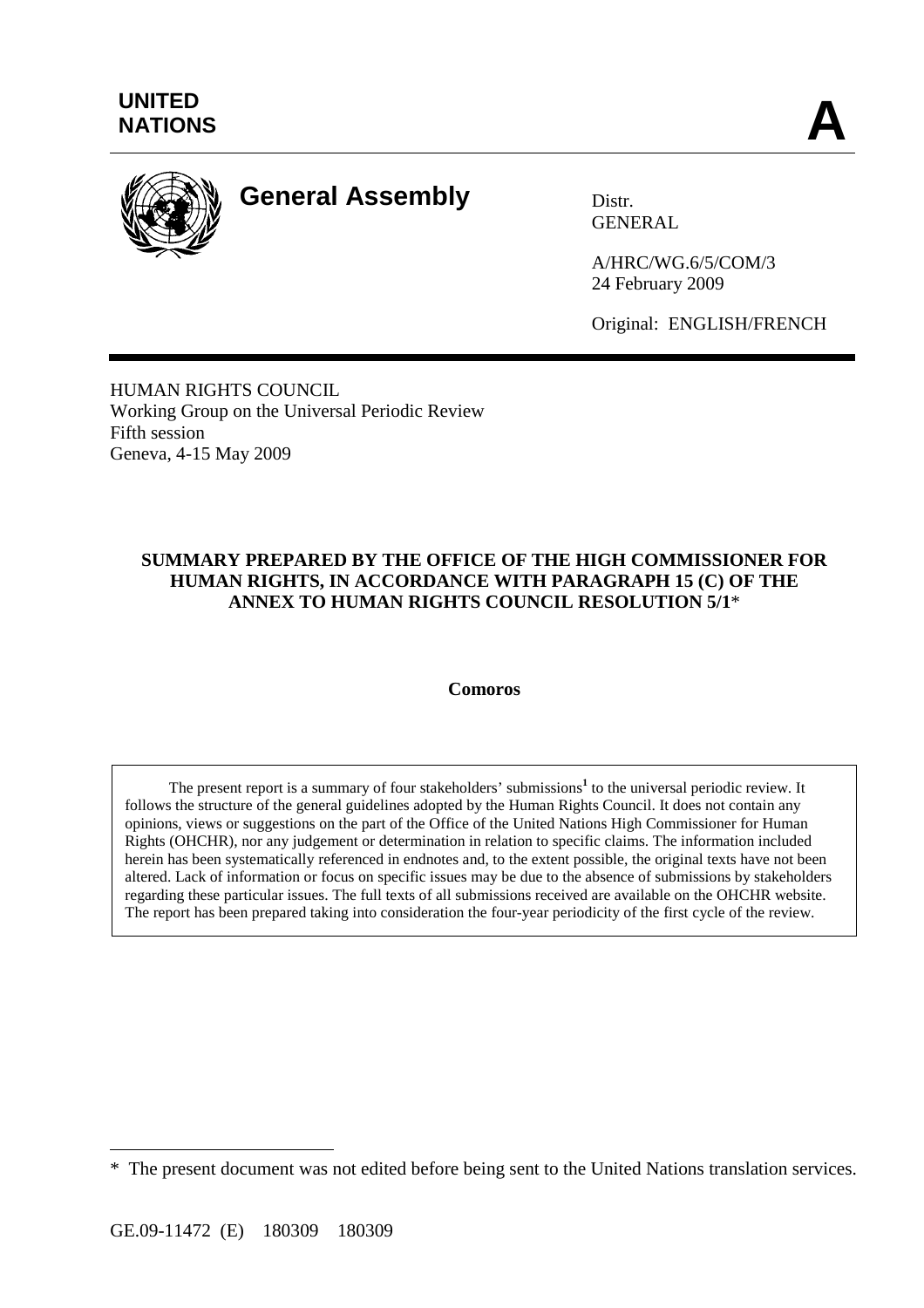## **I. BACKGROUND AND FRAMEWORK**

#### **Constitutional and legislative framework**

1. According to the European Centre for Law and Justice (ECLJ), the Union of the Comoros is a federal republic with a presidential system of government. Its population of more than two and a half million are almost all Sunni Muslims, but there are also a few hundred non-Muslims, who are mostly of the Christian faith. ECLJ noted that the legislation of the Union of the Comoros prohibits all forms of religious discrimination, but that the Union bases its legislation and government practice on Islamic principles.**<sup>2</sup>**

2. The Institute on Religion and Public Policy (IRPP) stated that the Constitution of the Union of the Comoros provides at least nominal protection for religious freedom, declaring that: "The people of the Comoros solemnly affirm their will (…) to mark their attachment to the principles and fundamental rights defined by the Charter of the United Nations, the Charter for the Organization of African Unity, the Charter of the Arab League of Nations, the Universal Declaration of Human Rights of the United Nations, and the African Charter on Human and Peoples' Rights, as well as international conventions, notably those relating to the rights of children and women". IRPP mentioned that the Preamble to the Fundamental Law goes on to "Proclaim (…) the Equality of rights and duties for all without distinction of sex, origin, race, religion or belief", as well as the "Freedoms of expression, meeting, association and trade unionism with due respect for morals and public order."**<sup>3</sup>** Similar information was provided by ECLJ.**<sup>4</sup>**

3. According to IRPP, while the Constitution provides protections for religious freedom, the Penal Code includes provisions which limit the rights of religious minorities to freely practice their faith, including the prohibition on Muslims from converting to faiths other than Islam.**<sup>5</sup>** IRPP indicated that the Penal Code prohibits the proselytizing of Muslims by non-Muslims, those non-Muslim foreigners who are caught proselytizing face the possibility of deportation and that for non-Muslim citizens of the Comoros, the punishment for proselytizing includes fines and possible imprisonment.**<sup>6</sup>**

### **II. PROMOTION AND PROTECTION OF HUMAN RIGHTS ON THE GROUND**

### **Implementation of international human rights obligations**

### **1. Right to life, liberty and security of the person**

4. The Global Initiative to End All Corporal Punishment of Children (GIEACPC) indicated that corporal punishment of children is lawful in the home and that Articles 297 and 298 of the Penal Code permit the use of "light" punishment by parents and those with authority over children. It added that Article 95 of the Family Code provides that those with parental authority must protect children from violence, with the exception of "light" violence exercised under the "right of correction" of parents.**<sup>7</sup>**

5. GIEACPC stated that corporal punishment is lawful in schools under articles 297 and 298 of the Penal Code.**<sup>8</sup>** GIEACPC added that the Penal Code contains no provision for judicial corporal punishment, but that it has been unable to establish whether or not it is available as a sentence for crimes under Shari'a law. It also noted that corporal punishment is not prohibited as a disciplinary measure in penal institutions<sup>9</sup> and that it is lawful in alternative care settings.<sup>10</sup>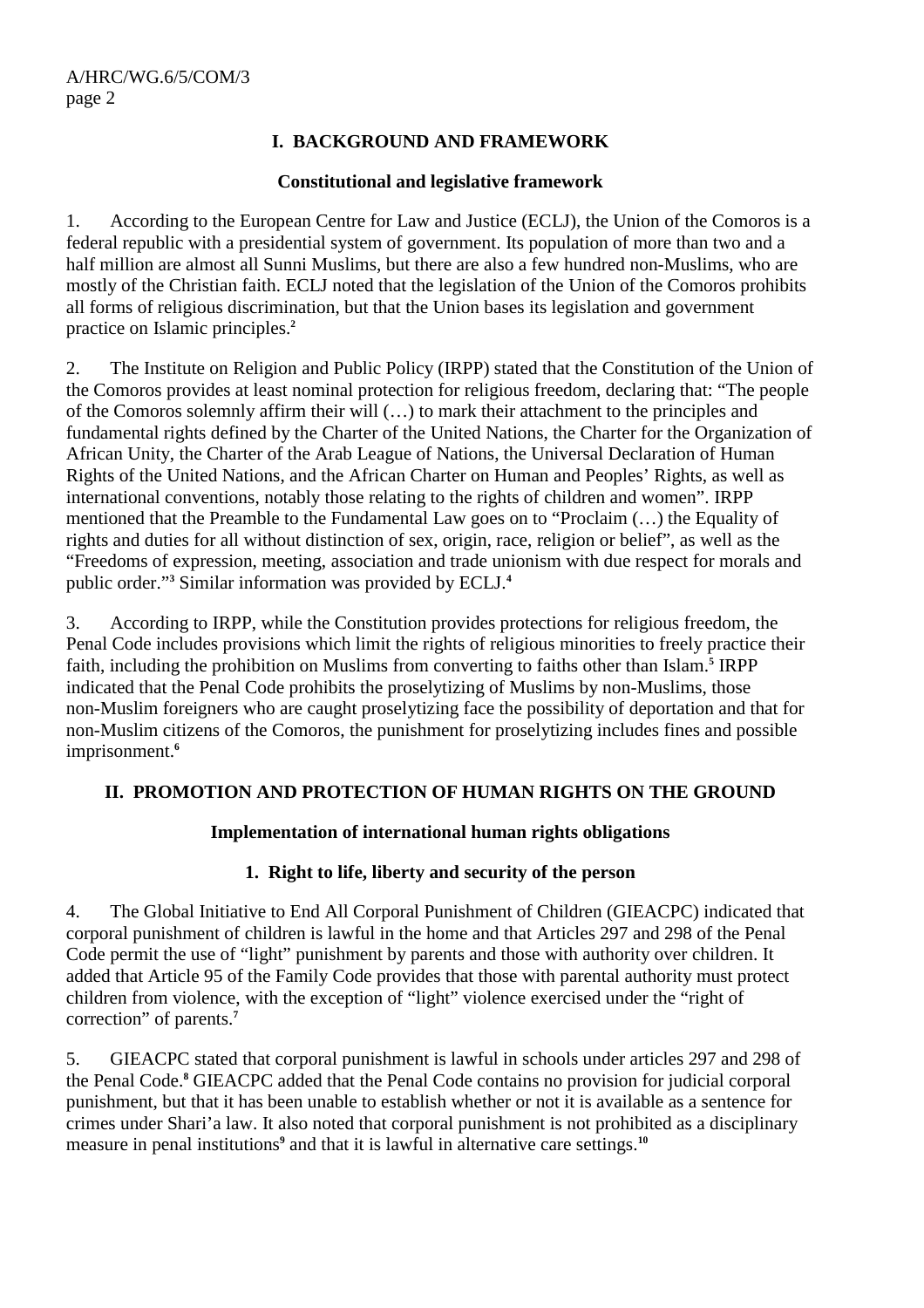#### **2. Freedom of religion or belief, expression, association and peaceful assembly, and right to participate in public and political life**

6. IRPP noted that the Comoros has several legal restrictions in place which hinder the ability of religious minorities to practice their religion freely and that these restrictions violate both their international human rights commitments and their own Fundamental Law. IRPP added that there were societal prejudices and discrimination which limited the ability of minorities to practice and express their faith.**<sup>11</sup>**

7. IRPP reported that despite the fact that the government allows organized religious groups "to establish places of worship, train clergy to serve believers, and assemble for peaceful religious activities," many non-Muslims do not practice their faith openly both in fear of societal pressure and the legal repercussions that groups face if they are convicted of proselytizing.**<sup>12</sup>** IRPP stated that the Comoros must repeal the discriminatory laws relating to issues of proselytizing and conversion to be truly in line with both the protections found within the Fundamental Law and in the international Treaties and Conventions which the Comoros wishes to uphold. It said that Comorians must be allowed to choose what religion they wish to adhere to.**<sup>13</sup>**

8. ECLJ identified articles 6, 7 and 16 of the Family Code and articles 229-1 and 229-8 of the Criminal Code as some of the main legal provisions that raise a serious issue of compliance with international religious freedom requirements.**<sup>14</sup>** ECLJ reported that on 30 May 2006 four men were sentenced to a three-month term of imprisonment pursuant to article 229-8 of the Criminal Code for delivering a course on the Bible. The four persons were granted a presidential pardon on 6 July 2006 after the election of the new Comorian President, Ahmed Abdallah Mohamed Sambi.**<sup>15</sup>**

## **3. Right to social security and to an adequate standard of living**

9. Earth Justice (EJ) mentioned that the Union of the Comoros is one of the world's poorest countries, ranked twelfth of the Least Developed Countries, and was ranked in a 2008 consulting report as the nation most vulnerable to climate change risks.**<sup>16</sup>**

10. EJ indicated that in the Comoros, climate change will threaten the physical security and public health of coastal communities with rising sea levels and increasingly severe storms and cyclones, resulting in tidal surges, lowland flooding, and beach erosion; endanger Comorian culture by forcing people to seek refuge in more environmentally secure nations, where they will no longer be able to continue traditional customs and practices; threaten Comorians' access to freshwater by warming air temperatures, decreasing precipitation, and salt-water intrusion into groundwater; and jeopardize food security by impeding the agricultural capacity of the islands and damaging ocean ecosystems such as coral reef fisheries on which Comorians rely for food.**<sup>17</sup>** EJ added that the environmental changes causing these threats have been increasing in severity over the past several decades and are predicted to increase significantly by the end of the century.**<sup>18</sup>**

11. EJ recommended that the Human Rights Council encourage the government of the Union of the Comoros to increase efforts to provide citizens with information and education regarding the impacts of climate change, and to provide opportunities for public participation in decision-making concerning measures to mitigate and adapt to the harms that will result. EJ added that, recognizing the role of other States in causing climate change, the government of the Union of the Comoros must do everything within its power to increase its mitigation and adaptation efforts to protect the right of the people of Comoros to a clean and ecologically sustainable environment.**19**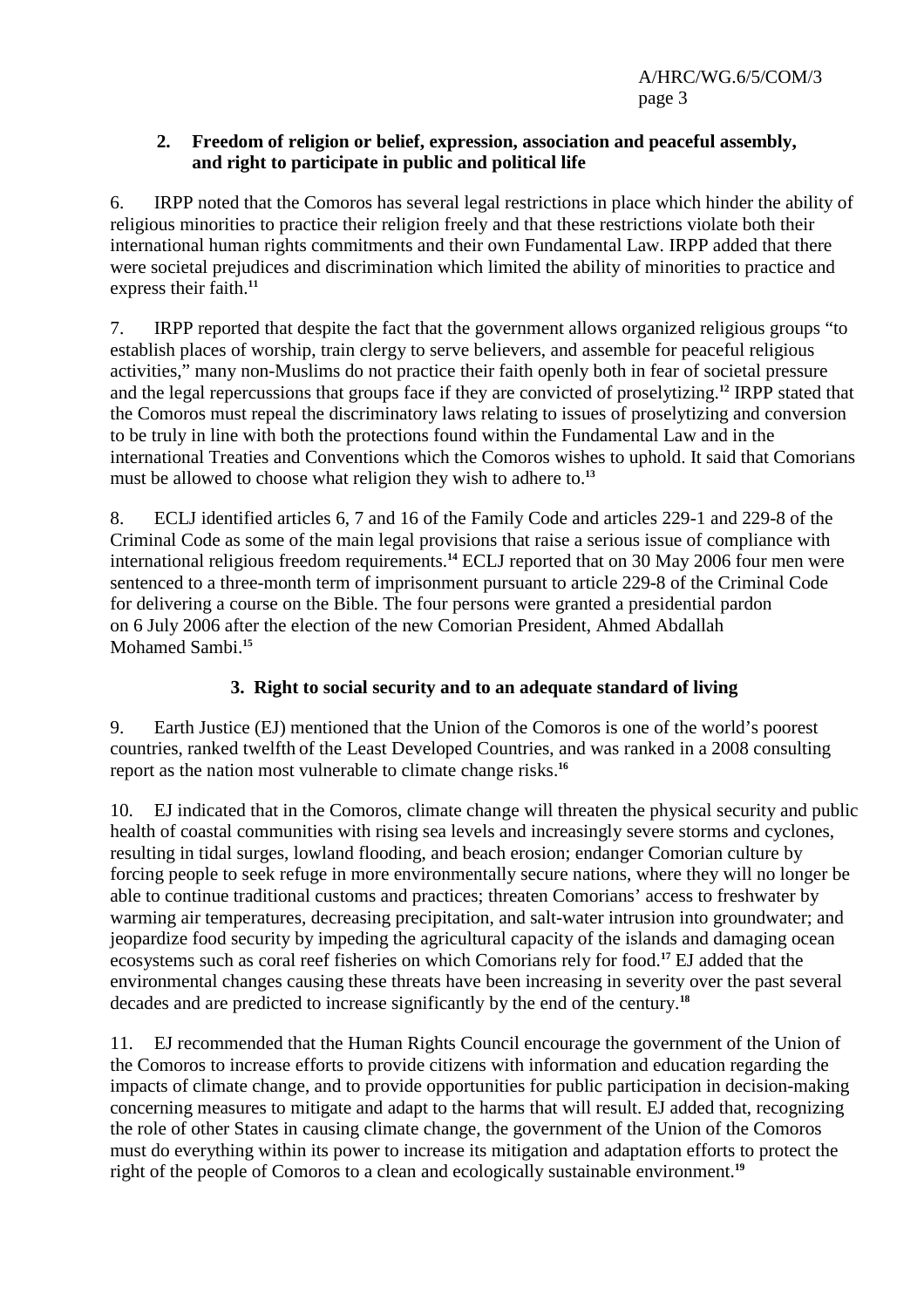#### A/HRC/WG.6/5/COM/3 page 4

12. According to EJ, responsibility for human rights violations caused by climate change requires consideration not only of the actions of the Union of the Comoros, but also of other States that are major emitters of greenhouse gasses. The international community - particularly those nations historically and currently responsible for the greatest portion of greenhouse gas emissions - has a responsibility to prevent violation of the human rights of Comorians and, if violations occur, to mitigate the harms and assist the victims.**<sup>20</sup>** In this regard, EJ recommended, inter alia, that the Human Rights Council encourage the international community to assist the Union of the Comoros in its efforts to mitigate and adapt to the effects of climate change, and to collectively provide for, or offset the costs of, resettlement of Comorians displaced by climate change on a basis proportional to their greenhouse gas emissions.**<sup>21</sup>**

## **III. ACHIEVEMENTS, BEST PRACTICES, CHALLENGES AND CONSTRAINTS**

13. EJ stated that a serious threat to the human rights of the people of Comoros is the environmental vulnerability of their small islands to the impacts of climate change and that the plight of Comorians illustrates how fundamental the right to an ecologically sustainable environment is to guaranteeing other rights such as the right to life, food, health, water, and culture.**<sup>22</sup>**

## **IV. KEY NATIONAL PRIORITIES, INITIATIVES AND COMMITMENTS**

N/A.

## **V. CAPACITY-BUILDING AND TECHNICAL ASSISTANCE**

N/A.

*Notes* 

<sup>1</sup> The stakeholders listed below have contributed information for this summary; the full texts of all original submissions are available at: www.ohchr.org. (One asterisk denotes a non-governmental organization in consultative status with the Economic and Social Council).

*Civil society* 

| ECLJ    | European Centre for Law and Justice*, Strasbourg, France.                             |
|---------|---------------------------------------------------------------------------------------|
| ЕJ      | Earth Justice*, Oakland, United States of America.                                    |
| GIEACPC | Global Initiative to End All Corporal Punishment of Children, London, United Kingdom. |
| IRPP    | Institute on Religion and Public Policy, Washington, DC, United States of America.    |

**2** ECLJ, p. 1.

- **3** IRPP, p. 1, para. 3.
- **4** ECLJ, p. 1.
- **5** IRPP, p. 1, para. 5.
- **6** IRPP, p. 1, 2, para. 6.
- **7** GIEACPC, p. 2, para. 1.1.
- **8** GIEACPC, p. 2, para. 1.2.
- **9** GIEACPC, p. 2, para. 1.3.
- **<sup>10</sup>** GIEACPC, p. 2, para. 1.4.
- **<sup>11</sup>** IRPP, p. 1, para. 1.